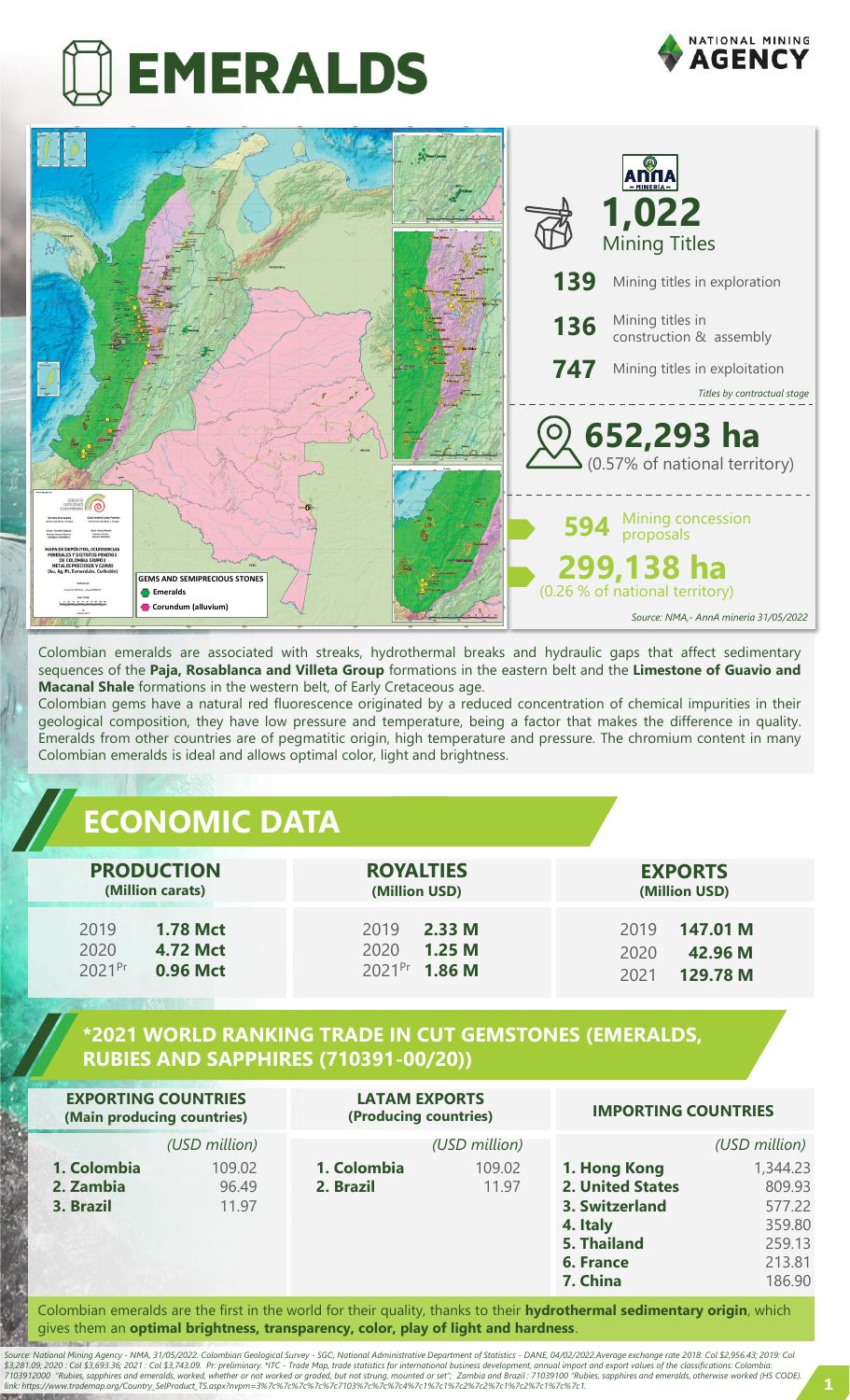

### **PRODUCTION DATA**

|                            | 2018<br>(Carats)                         |                            | 2019<br>(Carats)                     |                            | 2020<br>(Carats)                       |                            | 2021 pr<br>(Carats)         |
|----------------------------|------------------------------------------|----------------------------|--------------------------------------|----------------------------|----------------------------------------|----------------------------|-----------------------------|
| Raw<br>Set<br>Cut<br>Other | 1,935,671<br>182<br>203,681<br>1,408,424 | Raw<br>Set<br>Cut<br>Other | 613,716<br>3<br>151,885<br>1,013,519 | Raw<br>Set<br>Cut<br>Other | 1,555,470<br>10<br>47,744<br>3,117,799 | Raw<br>Set<br>Cut<br>Other | 853,351<br>103,920<br>2,226 |

*Source: National Mining Agency - ANM, 31/05/2022. Pr: preliminary. Mct: million carats.*

## **MAIN PRODUCING MUNICIPALITIES**



| <b>Department</b> | <b>Municipality</b>           | <b>Emeralds</b> | 2018<br>(Carats) | 2019<br>(Carats) | 2020<br>(Carats) | 2021 <sup>pr</sup><br>(Carats) |
|-------------------|-------------------------------|-----------------|------------------|------------------|------------------|--------------------------------|
|                   |                               | Raw             | 1,418,588        | 391,766          | 1,360,738        | 676,048                        |
|                   | Muzo                          | Set             |                  |                  |                  |                                |
|                   |                               | Cut             | 51,801           | 10,666           | 667              | 42                             |
|                   |                               | Other           | 1,282,877        | 998,870          | 3,117,799        | 624                            |
|                   |                               | Raw             | 370,629          | 64,351           | 481              | 2,678                          |
|                   |                               | Set             | 118              |                  |                  |                                |
|                   | Quipama                       | Cut             | 20,550           | 7,987            | 2,786            | 6,097                          |
|                   |                               | Other           |                  |                  |                  |                                |
|                   | San Pablo de Borbur<br>Maripi | Raw             | 58,897           | 69,682           | 6,289            | 102,828                        |
|                   |                               | Set             | 64               | 3                | $\overline{c}$   |                                |
| Boyaca            |                               | Cut             | 67,766           | 40,466           | 13,754           | 14,233                         |
|                   |                               | Other           | 116,657          | 12,664           |                  |                                |
|                   |                               | Raw             | 81,747           | 86,367           | 168,551          | 62,379                         |
|                   |                               | Set             |                  |                  | $\overline{7}$   |                                |
|                   |                               | Cut             | 54,657           | 90,334           | 30,413           | 79,852                         |
|                   |                               | Other           | 8,889            | 1,934            |                  | 1,603                          |
|                   | Other                         | Raw             | 5,774            | 1,550            | 19,375           | 9,002                          |
|                   |                               | Set             |                  |                  |                  |                                |
|                   |                               | Cut             | 1,220            | 108              |                  |                                |
|                   |                               | Other           |                  |                  |                  |                                |
| Cundinamarca      | Gachala                       | Raw             | 35               |                  | 37               |                                |
|                   |                               | Set             |                  |                  |                  |                                |
|                   |                               | Cut             | 7,688            | 2,325            | 124              | 3,695                          |
|                   |                               | Other           |                  | 51               |                  |                                |
|                   | Ubala                         | Raw             |                  |                  |                  | 416                            |
| <b>Total</b>      |                               | 3,547,958       | 1,779,123        | 4,721,024        | 959,497          |                                |

*Source: National Mining Agency - ANM, 31/05/2022. Pr: preliminary.*